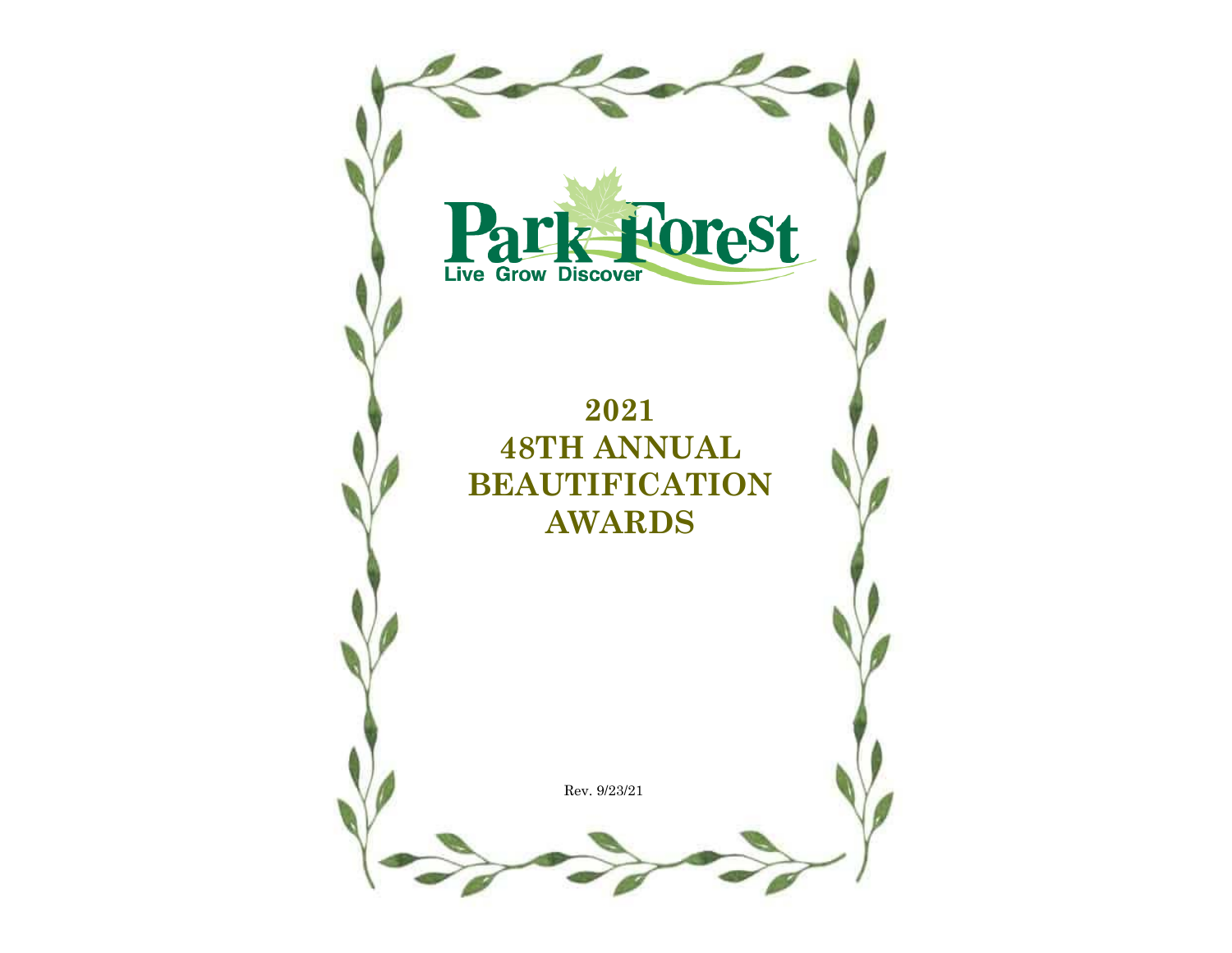# **BEAUTIFICATION AWARDS COMMITTEE**

Susan Blatchford, Chair Otara Batura Annie James Tammy McMahon Tegan White Jennifer Whitson Trustee Liaison Erin I. Slone Carolyn Hoff, Staff Liaison

### **ACKNOWLEDGEMENTS**

The Beautification Awards Committee thanks the following volunteers who gave many hours of their time to survey this year's properties:

> Georgia Eldeib Mary Kendricks Pat Lisowski James McCarthy Felicia Rangel Bethsheba Robinson Phil Schwartz Joanna Tassin Louis Wickert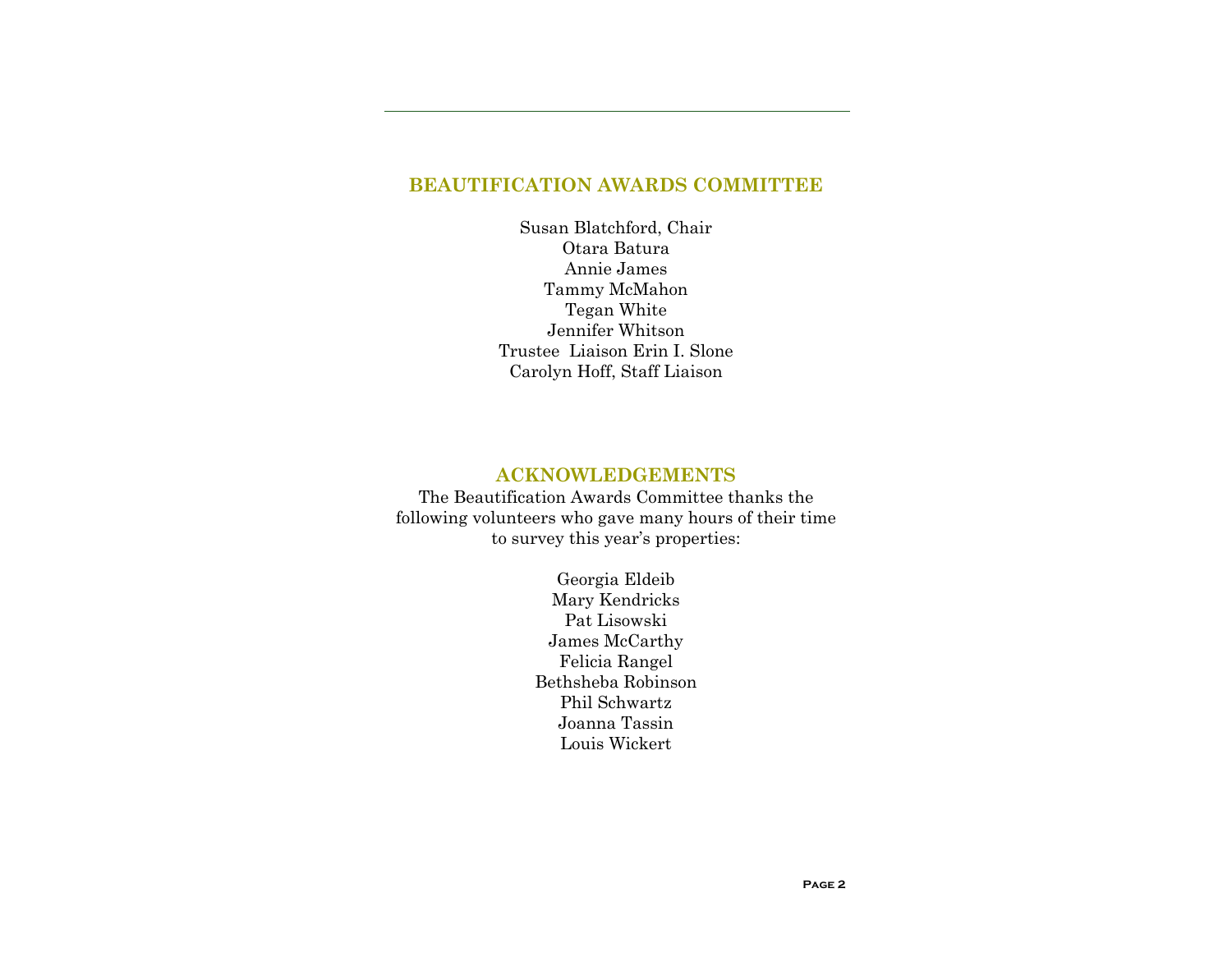

Dear Park Forest Resident:

Congratulations! Your property has been judged a 2021 Beautification Award winner!

Earlier this summer, residents were asked to nominate any home or business that they considered to be an outstanding example of careful maintenance and good stewardship. Your property was subsequently judged by the Beautification Awards Committee members and volunteers and was determined to exhibit the curb appeal deserving of an award.

Thank you for your efforts to make Park Forest a more beautiful Village to Live, Grow, Discover!

Sincerely,

Susan Blatchford, Chair Beautification Awards Committee Village of Park Forest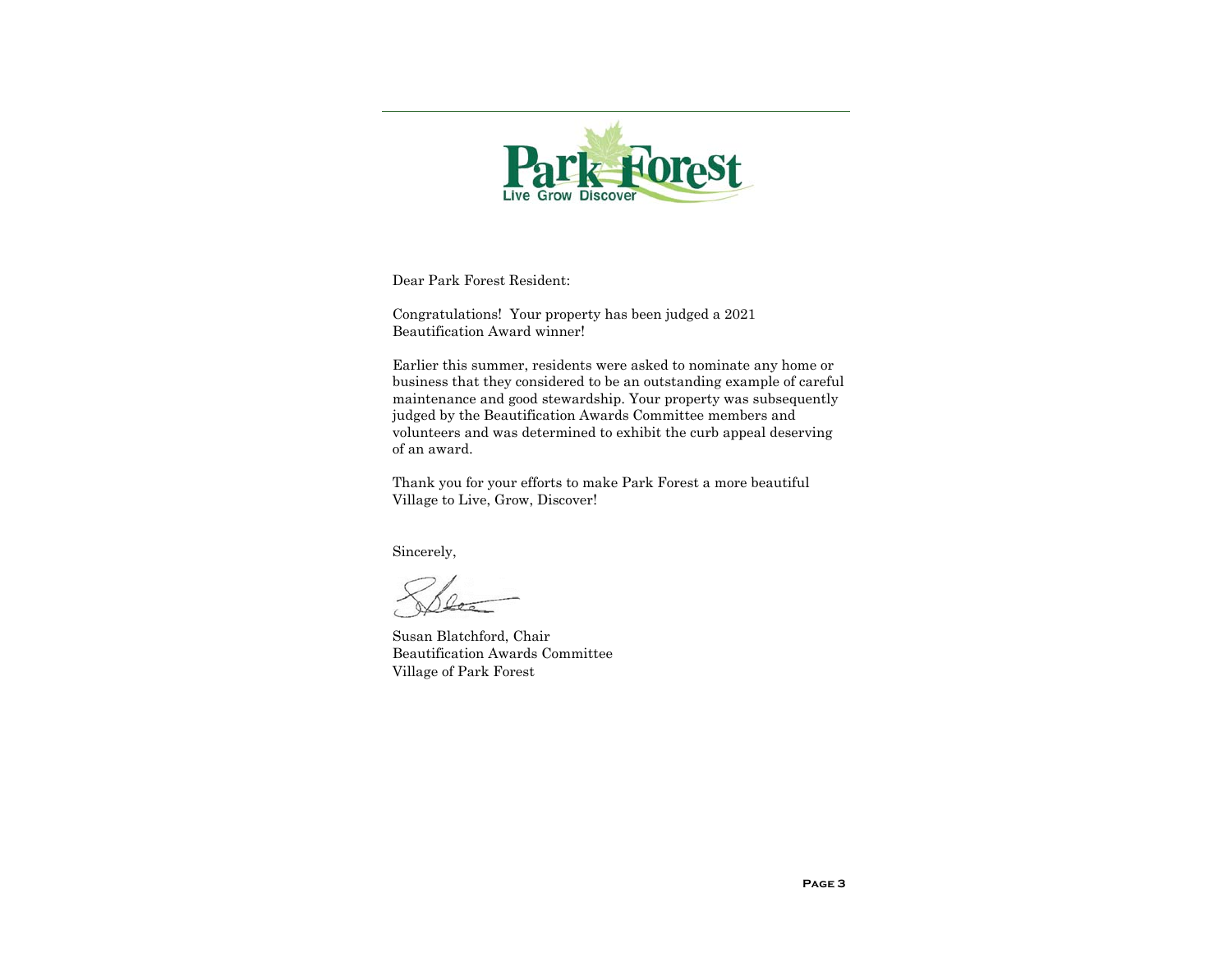## **2021 Judges Choice Award 221 Miami St.**

The Beautification Awards Committee members and volunteers voted on for the best of the best, and 221 Miami St. was picked as this year's Judges' Choice.

## **2021 Beauty Block Award 200 Block of Krotiak Rd.**

The Beautification Awards Committee members and volunteers voted for the street or block that best demonstrated excellent overall appeal. The 200 block of Krotiak Road was chosen to receive the 2021 Beauty Block Award!

| 228 Krotiak Rd | 238 Krotiak Rd |
|----------------|----------------|
| 230 Krotiak Rd | 241 Krotiak Rd |
| 231 Krotiak Rd | 242 Krotiak Rd |
| 232 Krotiak Rd | 247 Krotiak Rd |
| 233 Krotiak Rd | 248 Krotiak Rd |
| 234 Krotiak Rd | 250 Krotiak Rd |
| 235 Krotiak Rd | 253 Krotiak Rd |
| 236 Krotiak Rd |                |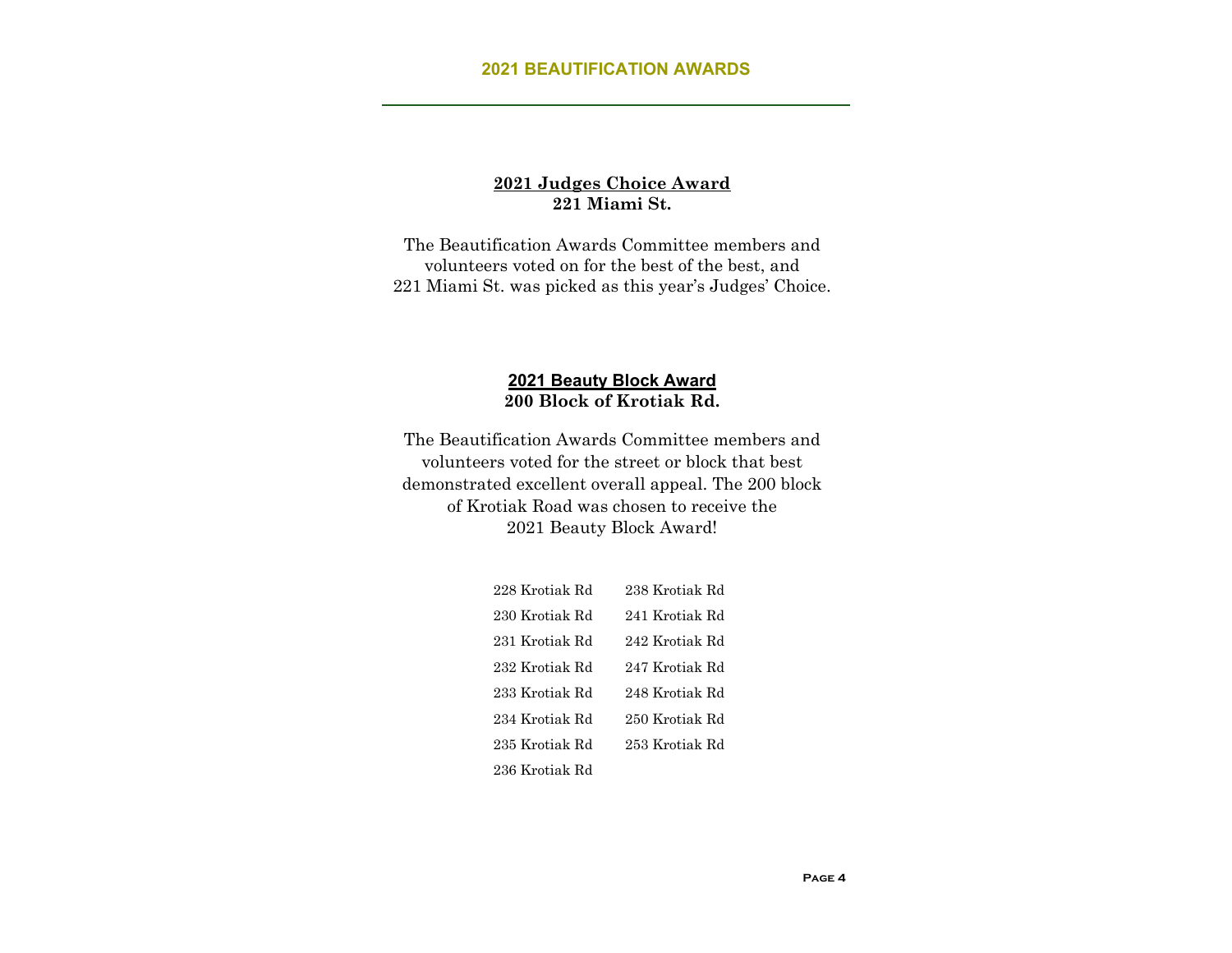| 100 | 26th             | 226 | <b>Berry</b>        | 86             | Cedar                  |
|-----|------------------|-----|---------------------|----------------|------------------------|
| 102 | 26th             | 19  | Bigelow             |                | 22001 Central Park Ave |
| 113 | Algonquin        | 26  | <b>Birch</b>        | 511            | Chase                  |
| 124 | Algonquin        | 206 | <b>Birch</b>        | 521            | Chase                  |
| 227 | Allegheny        | 55  | <b>Blackhawk Dr</b> | 54             | Cherry                 |
| 5   | Allegheny Ct     | 106 | <b>Blackhawk Dr</b> | 58             | Cherry                 |
| 511 | Antietam         | 107 | <b>Blackhawk Dr</b> | 65             | Cherry                 |
| 29  | Apple Ct         | 112 | <b>Blackhawk Dr</b> | 67             | Cherry                 |
| 33  | Apple Ct         | 121 | <b>Blackhawk Dr</b> | 116            | Chestnut               |
| 25  | Apple Ln         | 137 | <b>Blackhawk Dr</b> | 118            | Chestnut               |
| 32  | Apple Ln         | 144 | <b>Blackhawk Dr</b> | 126            | Chestnut               |
| 51  | Apple Ln         |     | <b>Blackhawk Dr</b> | 142            | Chestnut               |
| 55  | Apple Ln         | 147 |                     | 150            | Chestnut               |
| 5   | Ash              | 158 | <b>Blackhawk Dr</b> | 154            | Chestnut               |
| 213 | Ash              | 201 | <b>Blackhawk Dr</b> | 156            | Chestnut               |
| 4   | <b>Bailey Rd</b> | 242 | <b>Blackhawk Dr</b> | $\overline{7}$ | Chestnut Ct            |
| 6   | <b>Bailey Rd</b> | 244 | <b>Blackhawk Dr</b> | 202            | Cunningham Dr          |
| 13  | <b>Bailey Rd</b> | 333 | <b>Blackhawk Dr</b> | 35             | Cunningham Ln          |
| 115 | <b>Berry</b>     | 510 | Blair               | 10             | Dogwood                |
| 123 | Berry            | 27  | <b>Braeburn</b>     | 125            | Dogwood                |
| 125 | Berry            | 28  | <b>Braeburn</b>     | 184            | Dogwood                |
| 130 | <b>Berry</b>     | 3   | <b>Brookside Rd</b> | 186            | Dogwood                |
| 200 | Berry            | 6   | <b>Brookside Rd</b> | 188            | Dogwood                |
| 212 | Berry            | 25  | Cedar               | 214            | Dogwood                |
| 216 | <b>Berry</b>     | 27  | Cedar               | 294            | Dogwood                |
| 220 | <b>Berry</b>     | 30  | Cedar               | 320            | Dogwood                |
| 222 | Berry            | 62  | Cedar               | 322            | Dogwood                |
| 223 | Berry            | 74  | Cedar               | 388            | Dogwood                |
| 225 | Berry            |     |                     |                |                        |
|     |                  | 76  | Cedar               |                |                        |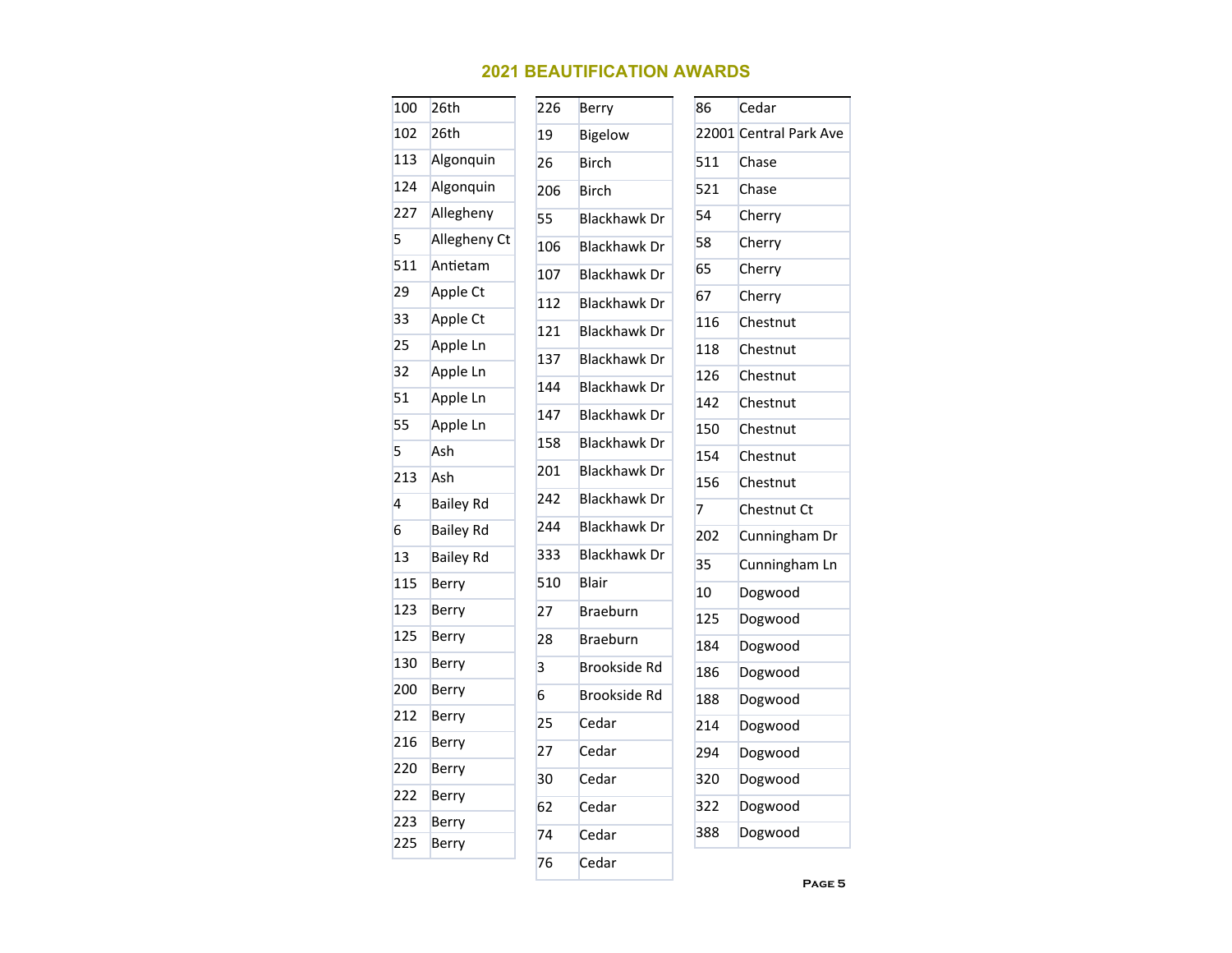| 70 | Dogwood        | 248 | Farragut |
|----|----------------|-----|----------|
|    | 398 Dogwood    | 321 | Farragut |
|    | 419 Dogwood    | 329 | Farragut |
|    | 420 Dogwood    | 331 | Farragut |
|    | 422 Dogwood    | 333 | Farragut |
|    | 28 Dunlap Rd   | 334 | Farragut |
|    | 204 Early      | 18  | Fir      |
|    | 222 Early      | 20  | Fir      |
| 18 | East Rocket Ci | 36  | Fir      |
| 20 | East Rocket Ci | 44  | Fir      |
| 23 | East Rocket Ci | 88  | Fir      |
| 29 | East Rocket Ci | 202 | Fir      |
| 36 | East Rocket Ci | 206 | Fir      |
| 13 | Elm            | 214 | Fir      |
| 17 | Elm            | 222 | Fir      |
| 50 | Elm            | 226 | Fir      |
| 87 | Elm            | 228 | Fir      |
|    | 101 Elm        | 229 | Fir      |
|    | 105 Elm        | 246 | Fir      |
|    | $117$ Elm      | 251 | Fir      |
|    | 135 Elm        | 283 | Fir      |
|    | 139 Elm        | 286 | Fir      |
|    | 141 Elm        | 288 | Fir      |
|    | 152 Elm        | 294 | Fir      |
|    | 164 Elm        | 295 | Fir      |
|    | 230 Farragut   | 297 | Fir      |
|    | 241 Farragut   | 299 | Fir      |
|    |                |     |          |

| 303 | Fir         |
|-----|-------------|
| 305 | Fir         |
| 307 | Fir         |
| 311 | Fir         |
| 313 | Fir         |
| 317 | Fir         |
| 323 | Fir         |
| 325 | Fir         |
| 331 | Fir         |
| 337 | Fir         |
| 9   | Forest Blvd |
| 56  | Forest Blvd |
| 58  | Forest Blvd |
| 73  | Forest Blvd |
| 75  | Forest Blvd |
| 102 | Forest Blvd |
| 104 | Forest Blvd |
| 120 | Forest Blvd |
| 73  | Forest Blvd |
| 75  | Forest Blvd |
| 311 | Gentry      |
| 327 | Gentry      |
| 302 | Gettysburg  |
| 402 | Gettysburg  |
| 403 | Gettysburg  |
| 6   | Gibson Rd   |
| 7   | Gibson Rd   |
| 9   | Gibson Rd   |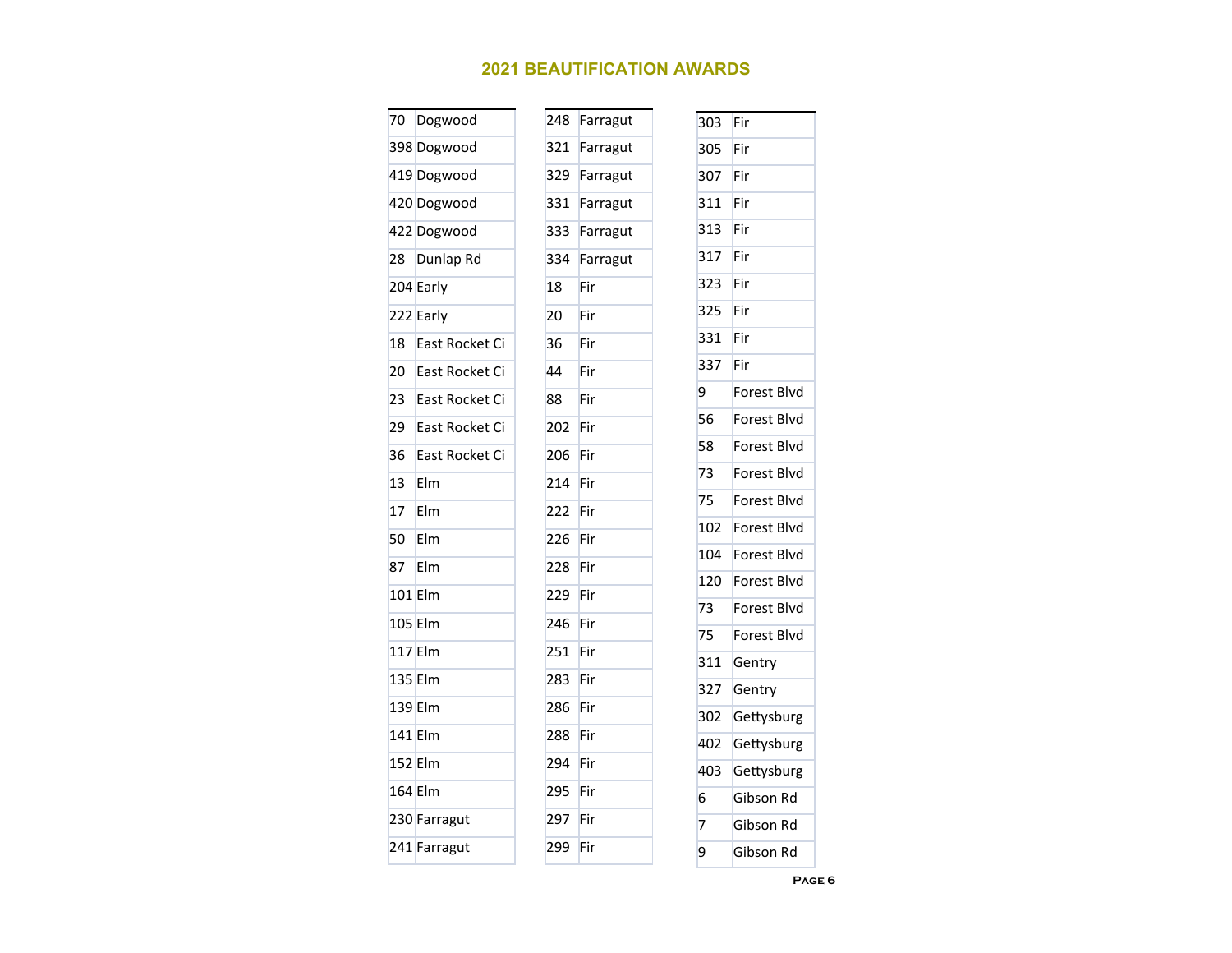| 13  | Gibson Rd         |   | 440 Homan Ave | 5   | <b>Illinois Ct</b> |
|-----|-------------------|---|---------------|-----|--------------------|
| 15  | Gibson Rd         |   | 534 Homan Ave | 107 | Indiana            |
| 16  | Gibson Rd         |   | 536 Homan Ave | 124 | Indiana            |
| 209 | Gold              |   | 538 Homan Ave | 131 | Indiana            |
| 205 | Grant             | 6 | Homan Ci      | 132 | Indiana            |
| 268 | Green             |   | 119 Illinois  | 134 | Indiana            |
| 271 | Green             |   | 125 Illinois  | 143 | Indiana            |
| 287 | Green             |   | 203 Illinois  | 144 | Indiana            |
| 404 | <b>Hamlin</b>     |   | 205 Illinois  | 160 | Indiana            |
| 408 | Hamlin            |   | 221 Illinois  | 203 | Indiana            |
| 410 | Hamlin            |   | 224 Illinois  | 205 | Indiana            |
| 417 | Hamlin            |   | 227 Illinois  | 207 | Indiana            |
| 418 | Hamlin            |   | 229 Illinois  | 233 | Indiana            |
| 123 | Hay St            |   | 318 Illinois  | 242 | Indiana            |
| 164 | <b>Hemlock</b>    |   | 410 Illinois  | 251 | Indiana            |
| 165 | <b>Hemlock</b>    |   | 416 Illinois  | 305 | Indiana            |
| 321 | Herndon           |   | 419 Illinois  | 423 | Indiana            |
| 324 | Herndon           |   | 421 Illinois  | 99  | Indianwood Blvd    |
| 332 | Herndon           |   | 427 Illinois  | 206 | Indianwood Blvd    |
| 203 | Hickory           |   | 436 Illinois  | 208 | Indianwood Blvd    |
| 206 | Hickory           |   | 438 Illinois  | 313 | Indianwood Blvd    |
| 207 | Hickory           |   | 440 Illinois  | 348 | Indianwood Blvd    |
| 210 | Hickory           |   | 442 Illinois  | 349 | Indianwood Blvd    |
| 213 | Hickory           |   | 445 Illinois  | 431 | Indianwood Blvd    |
| 220 | Hickory           |   | 446 Illinois  | 436 | Indianwood Blvd    |
| 5   | <b>Hickory Ct</b> |   | 522 Illinois  | 456 | Indianwood Blvd    |
| 438 | Homan Ave         | 3 | Illinois Ct   | 326 | Jackson            |

**Page 7**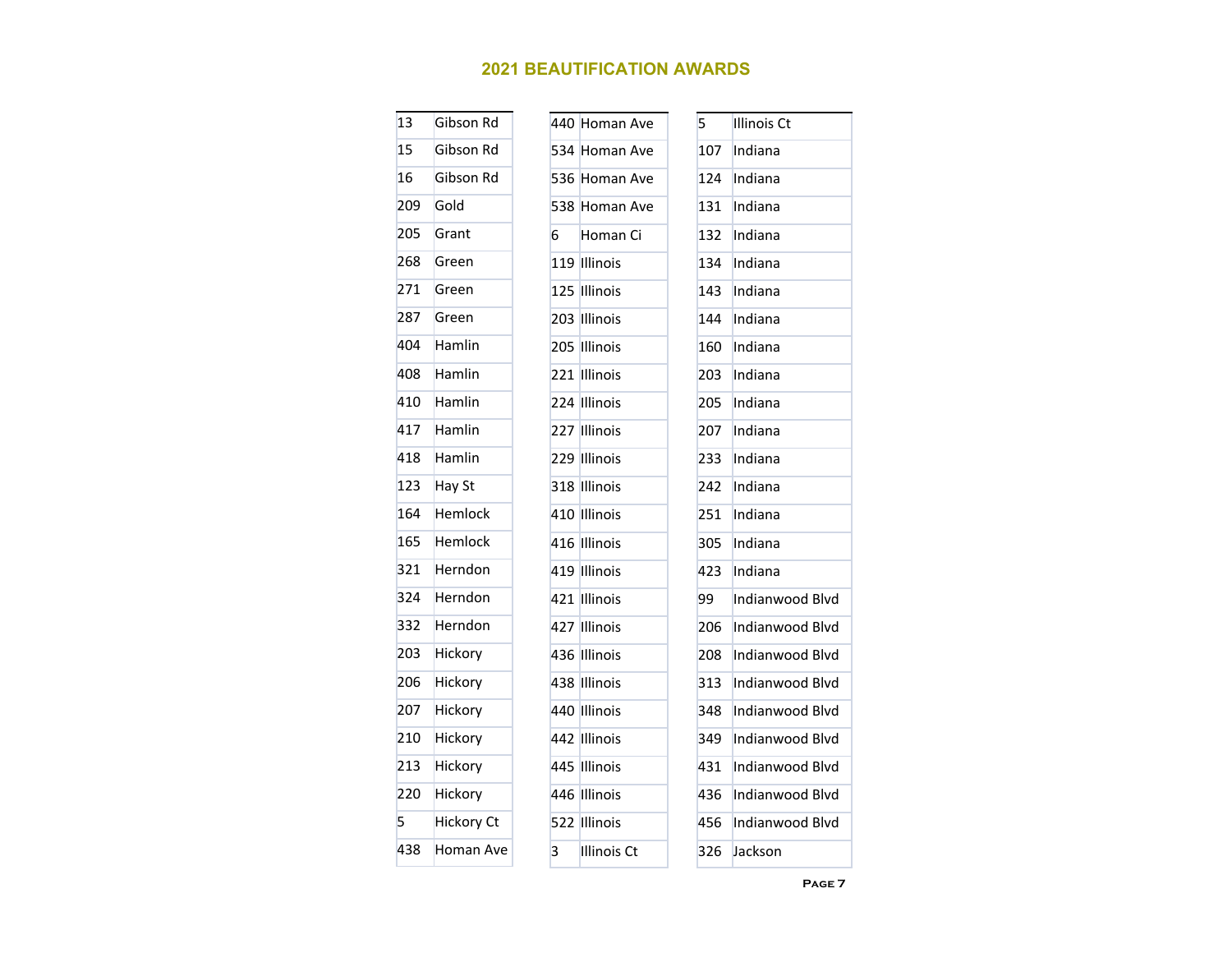|                | 205 Juniper | 238         | Krotiak Rd    |    | 513 Lakewood Blvd |
|----------------|-------------|-------------|---------------|----|-------------------|
|                | 213 Juniper | 241         | Krotiak Rd    |    | 529 Lakewood Blvd |
|                | 238 Juniper | 242         | Krotiak Rd    |    | 537 Lakewood Blvd |
|                | 239 Juniper | 247         | Krotiak Rd    |    | 541 Lakewood Blvd |
|                | 242 Juniper | 248         | Krotiak Rd    |    | 550 Lakewood Blvd |
|                | 244 Juniper | 250         | Krotiak Rd    |    | 576 Lakewood Blvd |
|                | 281 Juniper | 253         | Krotiak Rd    | 1  | Lakewood Ct       |
| 299            | Juniper     | Central     | Lakewood Blvd |    | 111 Larue         |
| 221            | Kentucky    | Park<br>200 | Lakewood Blvd |    | 120 Larue         |
| 228            | Kentucky    | 260         | Lakewood Blvd |    | 133 Larue         |
| 4              | Kentucky Ct | 276         | Lakewood Blvd |    | 200 Lee           |
| 5              | Kentucky Ct | 286         | Lakewood Blvd |    | 209 Lee           |
| $\mathbf{1}$   | Krotiak Rd  | 288         | Lakewood Blvd | 67 | Lester Rd         |
| 5              | Krotiak Rd  | 294         | Lakewood Blvd | 70 | Lester Rd         |
| $\overline{7}$ | Krotiak Rd  | 302         | Lakewood Blvd |    | 239 Lester Rd     |
| 8              | Krotiak Rd  | 304         | Lakewood Blvd |    | Gardens           |
| 9              | Krotiak Rd  |             | Lakewood Blvd |    | 253 Lester Rd     |
| 11             | Krotiak Rd  | 310         | Lakewood Blvd |    | 255 Lester Rd     |
| 12             | Krotiak Rd  | 349         | Lakewood Blvd |    | 339 Main          |
| 228            | Krotiak Rd  | 357         | Lakewood Blvd |    | 313 Manitowac     |
| 230            | Krotiak Rd  | 400         | Lakewood Blvd |    | 319 Manitowac     |
| 231            | Krotiak Rd  | 410         | Lakewood Blvd |    | 323 Manitowac     |
| 232            | Krotiak Rd  | 429         | Lakewood Blvd |    | 329 Manitowac     |
| 233            | Krotiak Rd  | 456         |               |    | 341 Manitowac     |
| 234            | Krotiak Rd  | 466         | Lakewood Blvd |    | 343 Manitowac     |
| 235            | Krotiak Rd  | 475         | Lakewood Blvd |    | 344 Manitowac     |
| 236            | Krotiak Rd  | 508         | Lakewood Blvd |    | 345 Manitowac     |
|                |             | 510         | Lakewood Blvd |    |                   |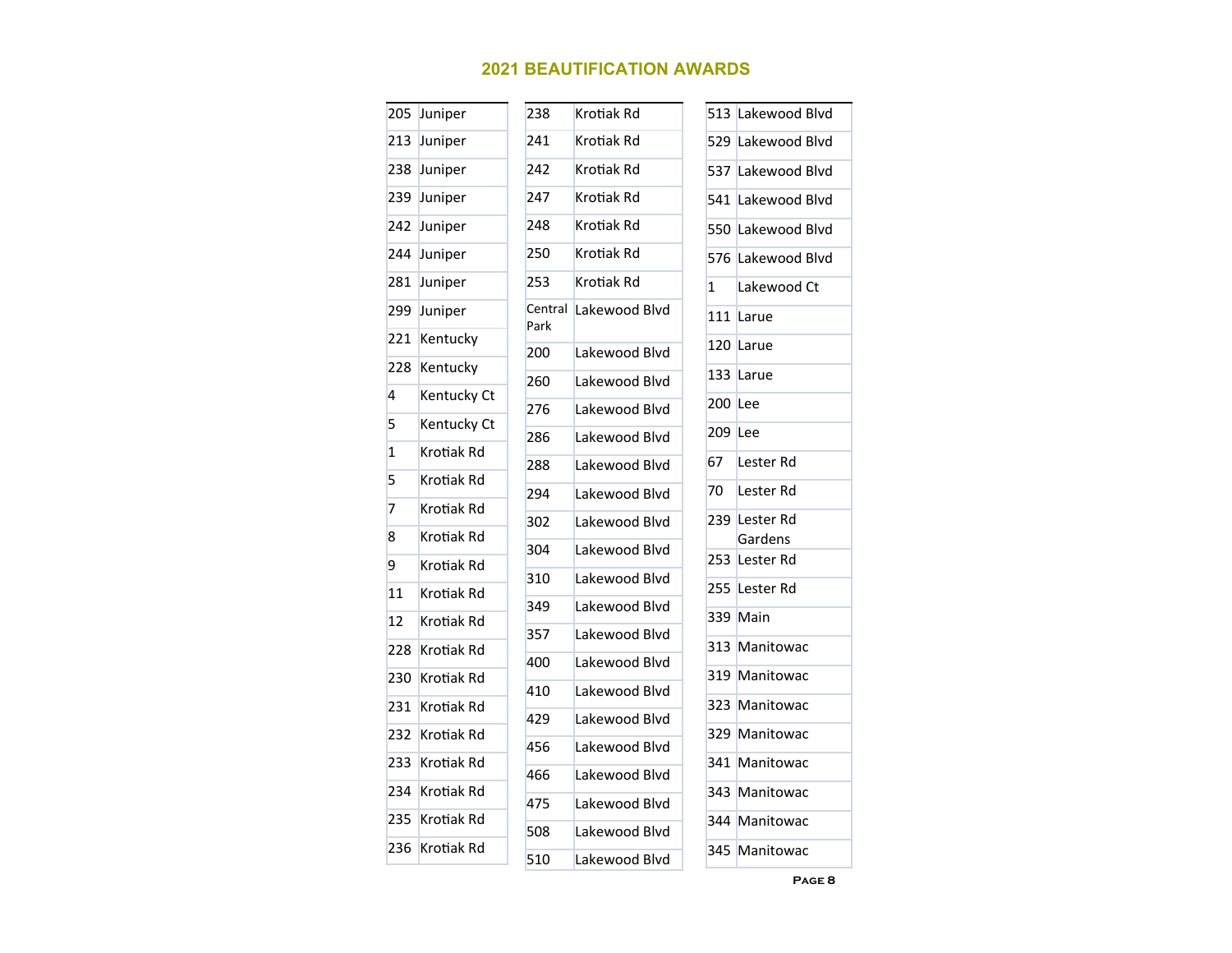| 231 | Mantua       | 33  | McCarthy Rd        | 296 | Minocqua |
|-----|--------------|-----|--------------------|-----|----------|
| 245 | Mantua       | 34  | McCarthy Rd        | 326 | Minocqua |
| 4   | Mantua Ct    | 40  | McCarthy Rd        | 266 | Mohawk   |
| 103 | Marquette    | 2   | <b>McGarity Rd</b> | 273 | Mohawk   |
| 134 | Marquette    | 20  | <b>McGarity Rd</b> | 275 | Mohawk   |
| 135 | Marquette    | 21  | <b>McGarity Rd</b> |     |          |
| 222 | Marquette    | 308 | Meota              | 288 | Mohawk   |
| 223 | Marquette    | 310 | Meota              | 302 | Mohawk   |
| 224 | Marquette    | 316 | Meota              | 304 | Mohawk   |
| 241 | Marquette    | 319 | Meota              | 310 | Mohawk   |
| 243 | Marquette    | 321 | Meota              | 312 | Mohawk   |
| 245 | Marquette    | 323 | Meota              | 314 | Mohawk   |
| 246 | Marquette    | 311 | Merrimac           |     |          |
| 247 | Marquette    | 347 | Merrimac           | 320 | Mohawk   |
| 248 | Marquette    | 185 | Miami              | 50  | Monee Rd |
| 250 | Marquette    | 190 | Miami              | 101 | Monee Rd |
| 254 | Marquette    | 192 | Miami              | 156 | Monee Rd |
| 258 | Marquette    | 194 | Miami              | 160 | Monee Rd |
|     |              | 200 | Miami              | 410 | Monitor  |
| 58  | Marquette    | 214 | Miami              | 413 | Monitor  |
| 65  | Marquette    | 218 | Miami              |     |          |
| 76  | Marquette    | 221 | Miami              | 422 | Monitor  |
| 80  | Marquette    | 229 | Miami              | 113 | Nanti    |
| 14  | Marquette Pl | 231 | Miami              | 119 | Nanti    |
| 15  | Marquette Pl | 360 | Miami              | 120 | Nanti    |
| 16  | Marquette Pl | 242 | Minocqua           | 134 | Nanti    |
| 1   | McCarthy Rd  | 263 | Minocqua           | 135 | Nanti    |
| 7   | McCarthy Rd  |     | 294 Minocqua       |     |          |
|     |              |     |                    |     |          |

**Page 9**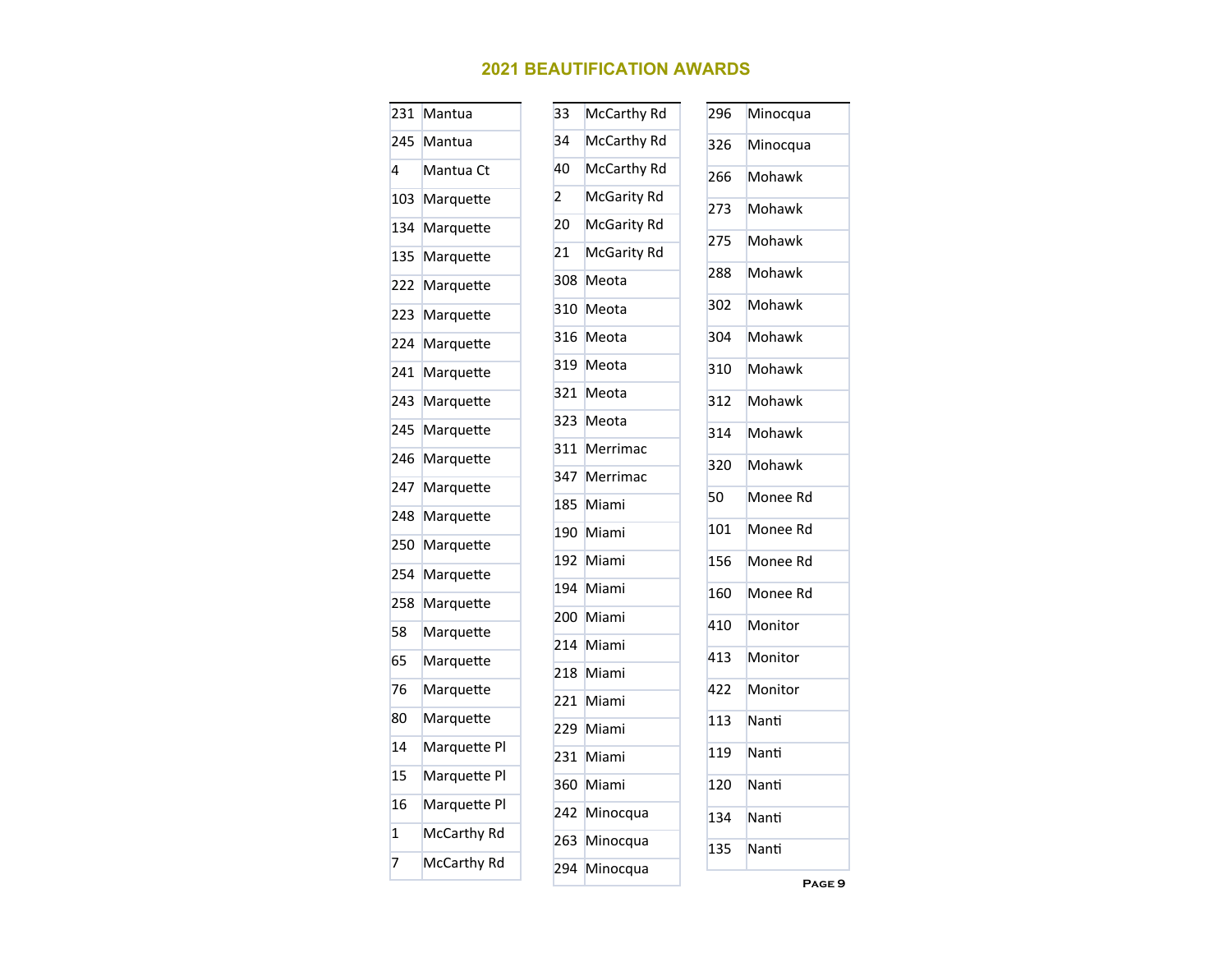| 122     | Nashua           | 312 | <b>New Salem</b> | 90  | Norwood Blvd |
|---------|------------------|-----|------------------|-----|--------------|
| 124     | Nashua           | 315 | New Salem        | 96  | Norwood Blvd |
| 128     | Nashua           | 316 | <b>New Salem</b> | 100 | Norwood Blvd |
| 143     | Nashua           | 319 | New Salem        | 4   | Oak Ln       |
| 318     | Nassau           | 320 | <b>New Salem</b> | 8   | Oak Ln       |
| 319     | Nassau           | 321 | <b>New Salem</b> | 9   | Oak Ln       |
| 329     | Nassau           | 401 | <b>New Salem</b> | 25  | Oak Ln       |
| 122     | Nauvoo           | 403 | <b>New Salem</b> | 306 | Oakwood      |
| 125     | Nauvoo           |     |                  |     |              |
| 170     | Nauvoo           | 318 | Niagara          | 321 | Oakwood      |
| 184     | Nauvoo           | 338 | Niagara          | 327 | Oakwood      |
| 215     | Nauvoo           | 360 | Niagara          | 330 | Oakwood      |
| 224     | Nauvoo           | 419 | Niagara          | 332 | Oakwood      |
| 301     | Nauvoo           | 428 | Niagara          | 333 | Oakwood      |
| 311     | Neola            | 312 | Nokomis          | 349 | Oakwood      |
| 315     | Neola            | 320 | <b>Nokomis</b>   | 353 | Oakwood      |
| 318     | Neola            | 30  | North Orchard Dr | 356 | Oakwood      |
| 320-328 | Neola            | 89  | North Orchard Dr | 331 | Onarga       |
|         | Gardens          | 205 | North Orchard Dr | 351 | Onarga       |
| 325     | Neola            | 316 | North Orchard Dr | 316 | Osage        |
| 337     | Neola            | 322 | North Orchard Dr | 325 | Osage        |
| 359     | Neola            | 323 | North Orchard Dr | 340 | Osage        |
| 170     | Neosho           |     | North Orchard Dr | 347 | Osage        |
| 427     | Neosho           | 411 |                  |     |              |
| 434     | Neosho           | 413 | North Orchard Dr | 360 | Osage        |
| 438     | Neosho           | 425 | North Orchard Dr | 307 | Oswego       |
| 301     | <b>New Salem</b> | 86  | Norwood Blvd     | 309 | Oswego       |
| 307     | <b>New Salem</b> | 88  | Norwood Blyd     | 312 | Oswego       |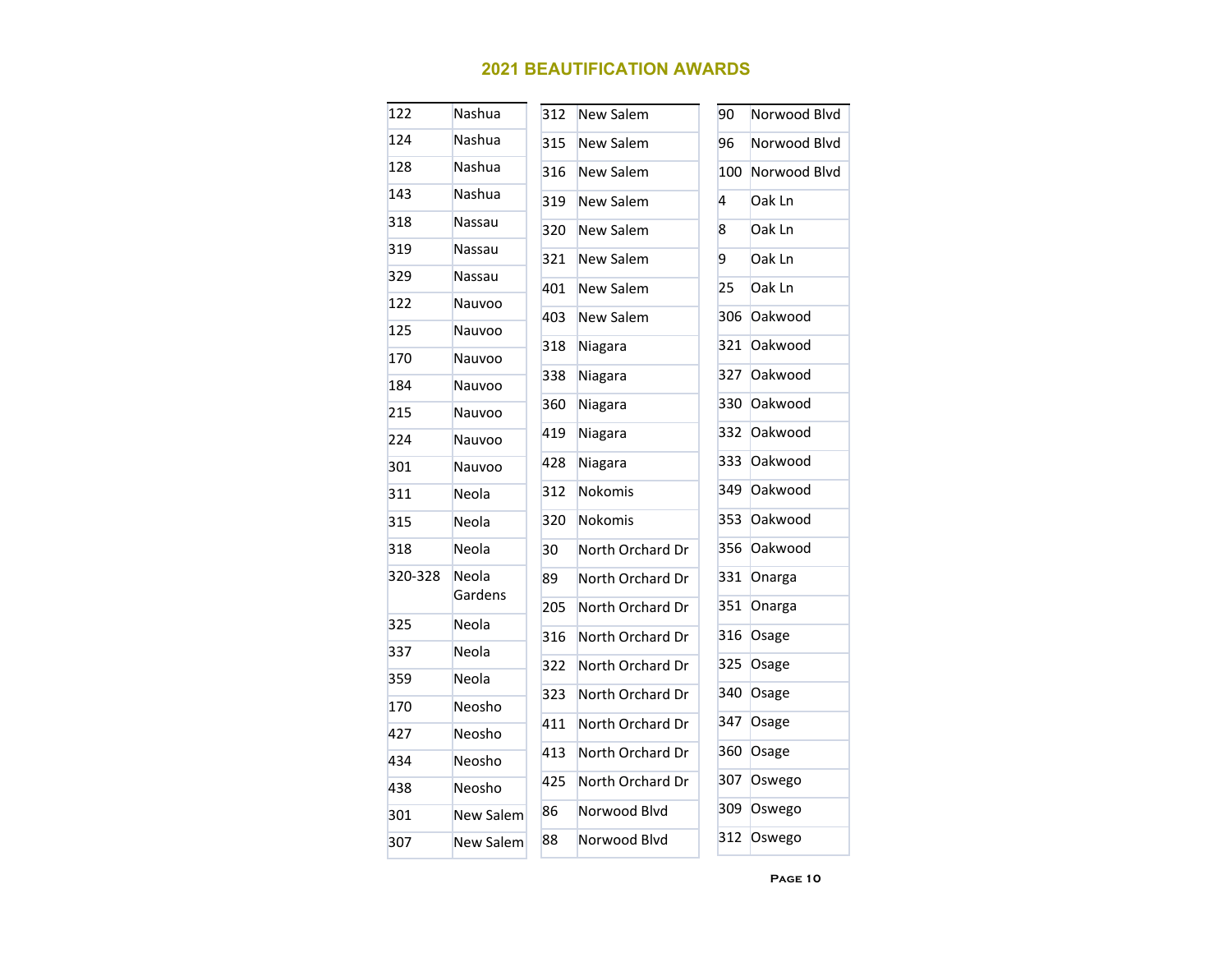| 314            | Oswego         |
|----------------|----------------|
| 315            | Oswego         |
| 317            | Oswego         |
| 321            | Oswego         |
| 323            | Oswego         |
| 369            | Oswego         |
| 371            | Oswego         |
| 379            | Oswego         |
| 68             | Park           |
| 152            | Park           |
| 110            | Peach          |
| 111            | Peach          |
| 113            | Peach          |
| 115            | Peach          |
| 117            | Peach          |
| 121            | Peach          |
| 125            | Peach          |
| 128            | Peach          |
| 130            | Peach          |
| 132            | Peach          |
| 134            | Peach          |
| 137            | Peach          |
| 138            | Peach          |
| $\overline{c}$ | Rich Ct        |
| 6              | <b>Rich Ct</b> |
| 9              | <b>Rich Ct</b> |
| 10             | <b>Rich Ct</b> |

| 202 | <b>Rich Rd</b>    | 54  | Sauk Trail     |
|-----|-------------------|-----|----------------|
| 203 | <b>Rich Rd</b>    | 108 | Sauk Trail     |
| 208 | Rich Rd           |     | 117 Sauk Trail |
| 209 | Rich Rd           | 119 | Sauk Trail     |
| 271 | <b>Rich Rd</b>    |     |                |
| 231 | Rockwell          | 121 | Sauk Trail     |
| 404 | Rutledge          | 219 | Sauk Trail     |
| 413 | Rutledge          | 221 | Sauk Trail     |
| 401 | Sandburg          | 233 | Sauk Trail     |
| 402 | Sandburg          | 235 | Sauk Trail     |
|     | 414 Sandburg      |     |                |
| 256 | Sangamon          | 237 | Sauk Trail     |
| 265 | Sangamon          | 245 | Sauk Trail     |
| 304 | Sangamon          | 251 | Sauk Trail     |
| 321 | Sangamon          | 253 | Sauk Trail     |
| 323 | Sangamon          |     | 317 Sauk Trail |
| 5   | Sangamon Ct       |     |                |
| 9   | Sangamon Ct       | 341 | Sauk Trail     |
| 301 | Sauganash         |     | 347 Sauk Trail |
| 302 | Sauganash         | 378 | Sauk Trail     |
| 304 | Sauganash         | 413 | Sauk Trail     |
| 6   | Sauk Ct           | 313 | Seminole       |
| 10  | Sauk Ct           | 315 | Seminole       |
| 11  | Sauk Ct           |     |                |
| 12  | Sauk Ct           | 318 | Seminole       |
| 14  | Sauk Ct           | 310 | Seneca         |
| 13  | <b>Sauk Trail</b> | 312 | Seneca         |
| 14  | <b>Sauk Trail</b> | 323 | Seneca         |
| 36  | Sauk Trail        |     |                |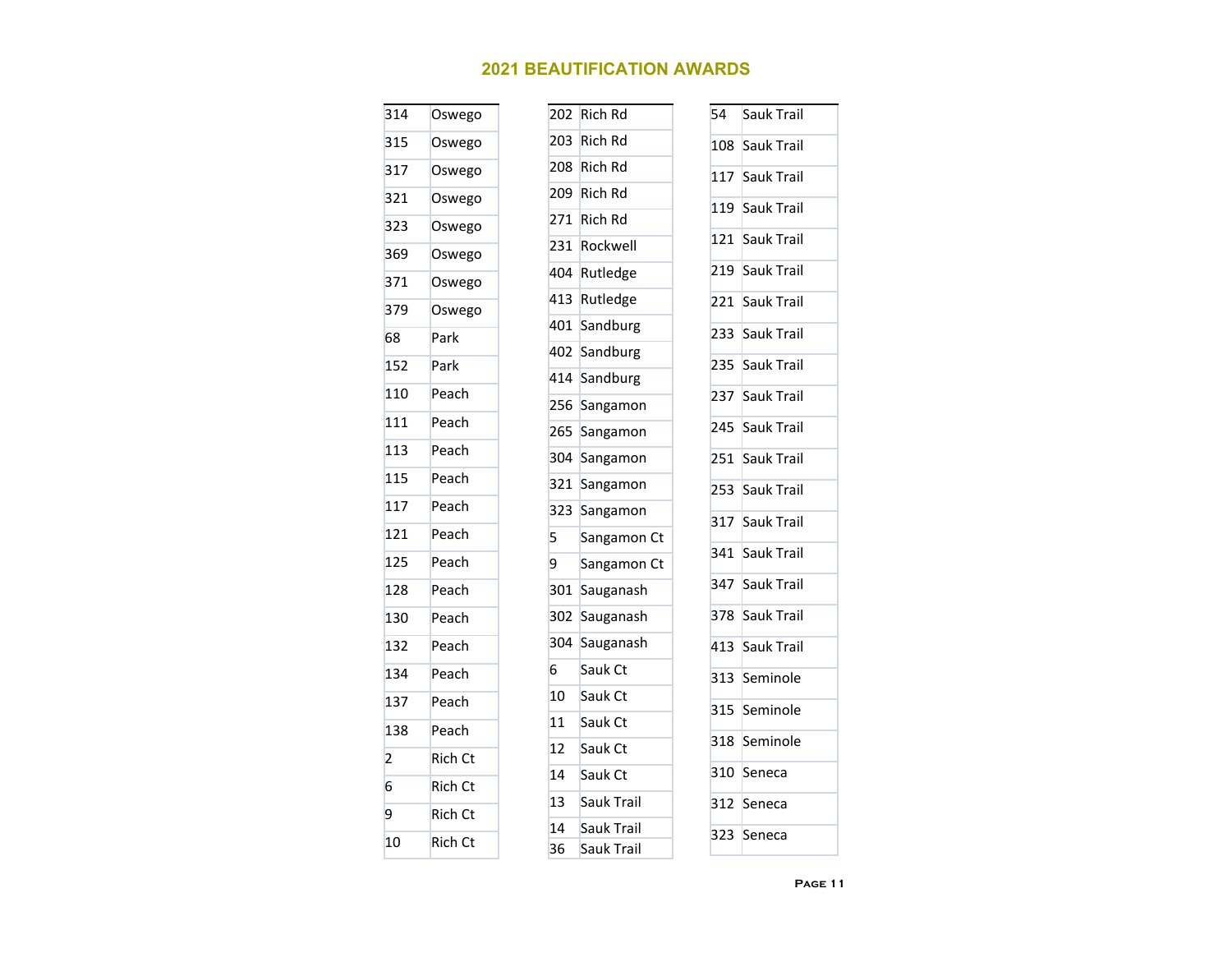| 107 | Shabbona Dr | 317 | Shawnee          | 306  | Springfield   |
|-----|-------------|-----|------------------|------|---------------|
| 112 | Shabbona Dr | 321 | Shawnee          | 307  | Springfield   |
| 115 | Shabbona Dr | 322 | Shawnee          | 413  | Springfield   |
| 130 | Shabbona Dr | 323 | Shawnee          | 414  | Springfield   |
| 135 | Shabbona Dr | 324 | Shawnee          | 420  | Springfield   |
| 160 | Shabbona Dr | 325 | Shawnee          | 426  | Springfield   |
| 161 | Shabbona Dr | 327 | Shawnee          | 430  | Springfield   |
| 163 | Shabbona Dr | 308 | Sioux            | 435  | Springfield   |
| 220 | Shabbona Dr | 310 | Sioux            |      |               |
| 230 | Shabbona Dr | 319 | <b>Sioux</b>     | 3709 | Steger Rd     |
| 339 | Shabbona Dr | 323 | <b>Sioux</b>     | 400  | Suwanee       |
| 346 | Shabbona Dr | 326 | <b>Sioux</b>     | 460  | Tahoe         |
| 347 | Shabbona Dr | 269 | Somonauk         | 460  | Talala        |
| 404 | Shabbona Dr | 5   | Somonauk Ct      | 462  | <b>Talala</b> |
| 406 | Shabbona Dr | 9   | Somonauk Ct      | 473  | <b>Talala</b> |
| 447 | Shabbona Dr | 12  | Somonauk Ct      | 416  | Tamarack      |
| 464 | Shabbona Dr | 71  | South Orchard Dr | 453  | Tamarack      |
| 468 | Shabbona Dr | 205 | South Orchard Dr | 212  | Tampa         |
| 471 | Shabbona Dr | 208 | South Orchard Dr | 213  | Tampa         |
| 473 | Shabbona Dr | 212 | South Orchard Dr | 214  | Tampa         |
| 474 | Shabbona Dr | 216 | South Orchard Dr | 227  | Tampa         |
| 478 | Shabbona Dr | 239 | South Orchard Dr | 231  | Tampa         |
| 487 | Shabbona Dr | 248 | South Orchard Dr | 239  | Tampa         |
| 489 | Shabbona Dr | 310 | South Orchard Dr | 241  | Tampa         |
| 491 | Shabbona Dr | 314 | South Orchard Dr | 242  |               |
| 315 | Shawnee     | 327 | South Orchard Dr |      | Tampa         |
| 316 | Shawnee     | 305 | Springfield      | 250  | Tampa         |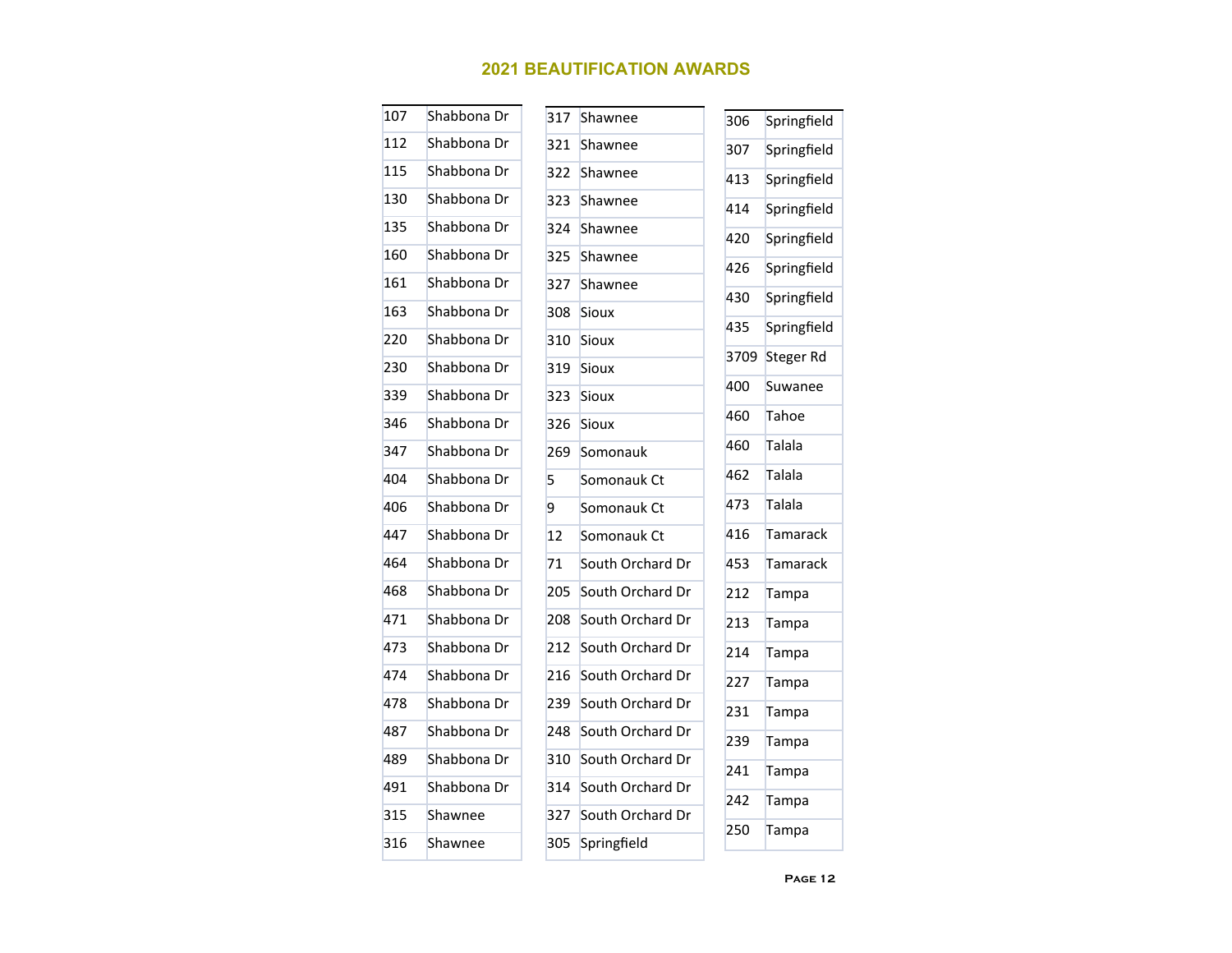| $\overline{3}$ | Thorn Creek Dr | 303 | Waldmann Dr       | 64           | Water            |
|----------------|----------------|-----|-------------------|--------------|------------------|
| 30             | Thorn Creek Dr | 305 | Waldmann Dr       | 65           | Water            |
| 31             | Thorn Creek Dr | 312 | Waldmann Dr       | 66           | Water            |
| 32             | Thorn Creek Dr | 314 | Waldmann Dr       | 67           | Water            |
| 467            | Titonka        | 321 | Waldmann Dr       | 69           | Water            |
| 471            | Titonka        | 326 | Waldmann Dr       | 72           | Water            |
| 474            | Titonka        | 330 | Waldmann Dr       | 92           | Water            |
| 324            | Todd           | 332 | Waldmann Dr       | 417          | Watseka          |
| 326            | Todd           | 333 | Waldmann Dr       | 330          | Waverly          |
| 404            | Todd           | 342 | Waldmann Dr       | 331          | Waverly          |
|                |                | 110 | Walnut            | 352          | Waverly          |
| 405            | Todd           | 122 | Walnut            | 362          | Waverly          |
| 406            | Todd           | 105 | Warwick           | 301          | Wayne            |
| 414            | Todd           | 115 | Warwick           | 304          | Wayne            |
| 447            | Tomahawk       | 118 | Warwick           | 305          | Wayne            |
| 448            | Tomahawk       | 119 | Warwick           | 308          | Wayne            |
| 450            | Tomahawk       | 122 | Warwick           | 310          | Wayne            |
| 452            | Tomahawk       | 127 | Warwick           | $\mathbf{1}$ |                  |
| 454            | Tomahawk       | 132 | Warwick           |              | Wayne Ct         |
| 471            | Tomahawk       | 133 | Warwick           | 6            | Wayne Ct         |
| 472            | Tomahawk       | 147 | Warwick           | 123          | Well             |
|                |                | 149 | Warwick           | 150          | Well             |
| 476            | Tomahawk       | 151 | Warwick           | 5            | West Rocket Ci   |
| 220            | Towanda        | 3   | <b>Warwick Ct</b> | 8            | West Rocket Ci   |
| 222            | Towanda        | 8   | Warwick Ct        | 36           | West Rocket Ci   |
| $\mathbf{1}$   | Towanda Ct     | 192 | Washington        |              | 2220 Western Ave |
| 290            | Victory Dr     | 200 | Washington        |              | 2874 Western Ave |
| 350            | Victory Dr     | 211 | Washington        |              | 2890 Western Ave |
|                |                |     |                   |              |                  |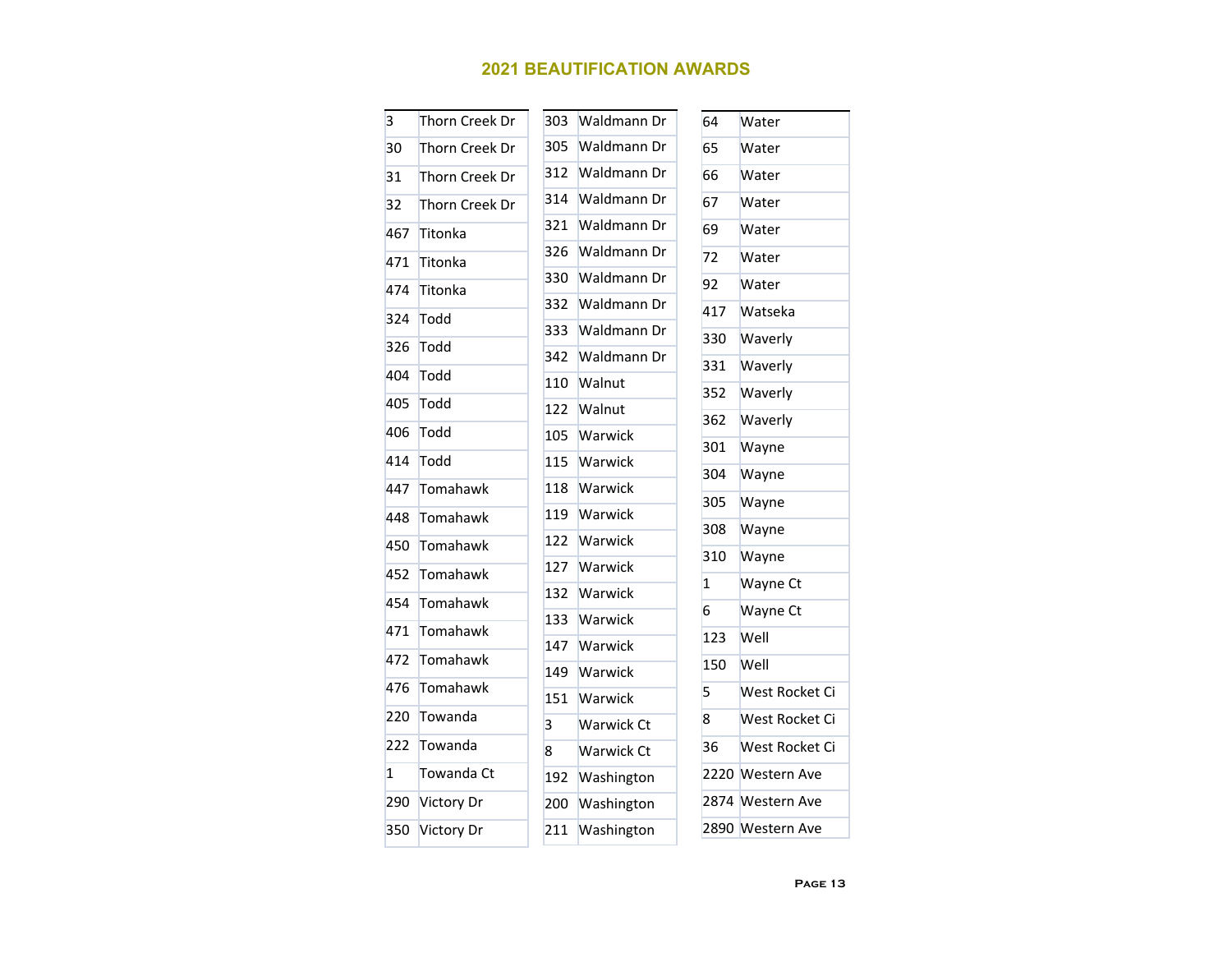| 2938 | <b>Western Ave</b> | 213 | Westwood Dr |    | 103 Wilson           |
|------|--------------------|-----|-------------|----|----------------------|
| 2948 | <b>Western Ave</b> | 217 | Westwood Dr |    | 106 Wilson           |
| 3233 | Western Ave        | 221 | Westwood Dr |    | 116 Wilson           |
| 3235 | <b>Western Ave</b> | 254 | Westwood Dr |    | 120 Wilson           |
| 3401 | Western Ave        | 256 | Westwood Dr |    | 309 Windsor          |
| 367  | Westgate Dr        | 81  | Westwood Dr |    | 310 Windsor          |
| 375  | Westgate Dr        | 82  | Westwood Dr |    | 359 Winnebago        |
| 400  | Westgate Dr        | 84  | Westwood Dr |    | 360 Winnebago        |
| 16   | Westwood Ct        | 90  | Westwood Dr |    | 407 Winnebago        |
| 104  | Westwood Dr        | 98  | Westwood Dr |    | 413 Winnebago        |
| 110  | Westwood Dr        | 306 | Wildwood Dr |    | 414 Winnebago        |
| 111  | Westwood Dr        | 411 | Wildwood Dr |    | 416 Winnebago        |
| 113  | Westwood Dr        | 438 | Wildwood Dr |    | 402 Winnemac         |
| 114  | Westwood Dr        | 439 | Wildwood Dr |    | 406 Winnemac         |
| 115  | Westwood Dr        | 500 | Wildwood Dr |    | 407 Winnemac         |
| 117  | Westwood Dr        | 511 | Wildwood Dr |    | 360 Winona           |
| 119  | Westwood Dr        | 513 | Wildwood Dr | 24 | <b>Woodland Glen</b> |
| 125  | Westwood Dr        | 515 | Wildwood Dr |    |                      |
| 133  | Westwood Dr        | 518 | Wildwood Dr |    |                      |
| 137  | Westwood Dr        | 104 | Willow      |    |                      |
| 139  | Westwood Dr        | 125 | Willow      |    |                      |
| 144  | Westwood Dr        | 360 | Wilshire    |    |                      |
| 158  | Westwood Dr        | 362 | Wilshire    |    |                      |
| 166  | Westwood Dr        | 364 | Wilshire    |    |                      |
| 180  | Westwood Dr        | 368 | Wilshire    |    |                      |
| 182  | Westwood Dr        | 370 | Wilshire    |    |                      |
| 183  | Westwood Dr        | 372 | Wilshire    |    |                      |
| 194  | Westwood Dr        | 411 | Wilshire    |    | PAGE 14              |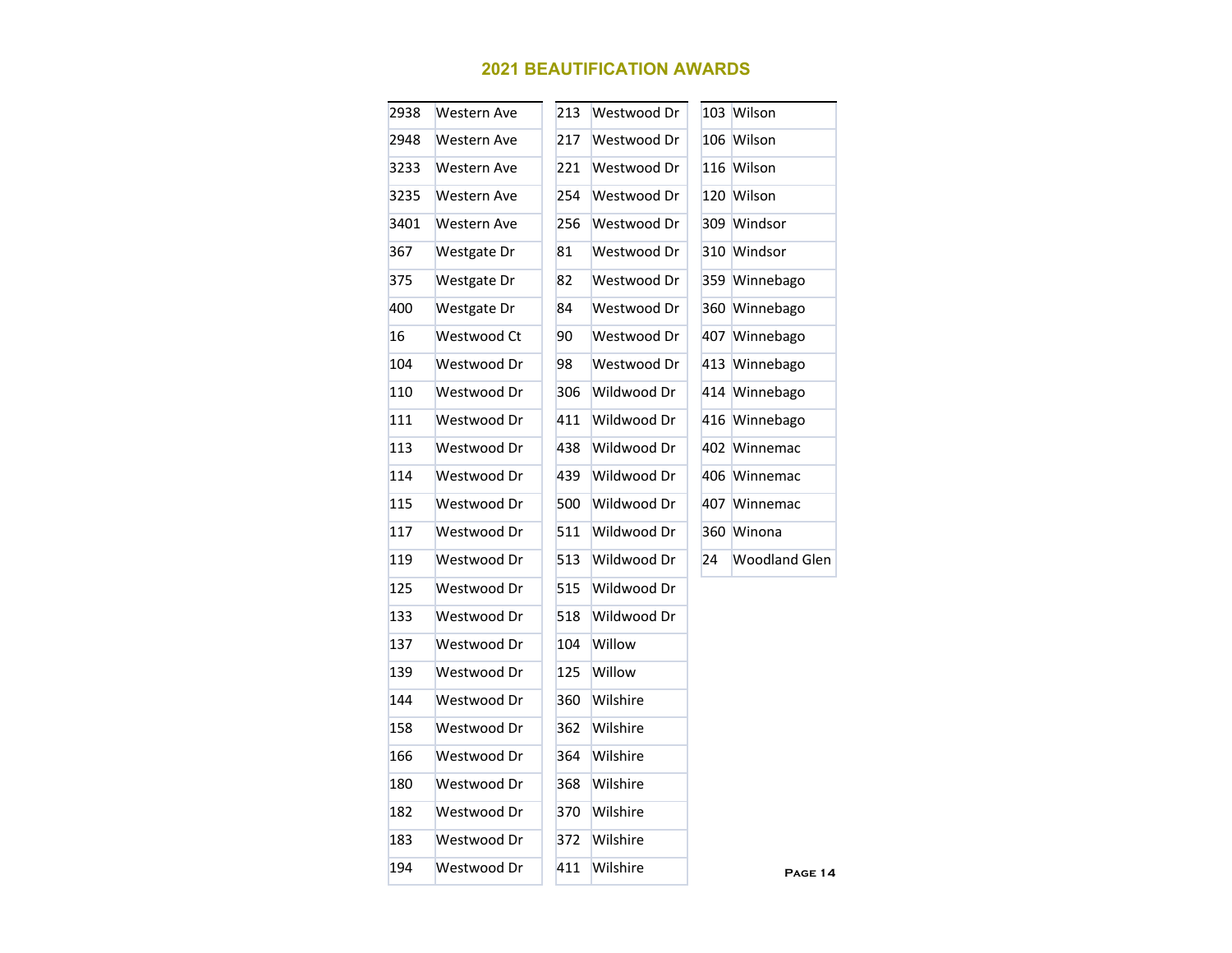#### **What are the Beautification Awards?**

Award certificates are presented annually to residents and commercial operators whose properƟes are judged to be excellent examples of good maintenance and visual appeal.

#### **Who gives the awards?**

The Beautification Awards Committee, now in its 48<sup>th</sup> year, oversees the annual surveying and judging of properties. On hiatus from 2014-2018, the Committee was restored and streamlined in 2019.

#### How are the award-winning properties identified?

Properties are nominated by the public; self-nominations are strongly encouraged. Committee members and volunteer judges then survey and judge the nominated properties.

#### **What are the requirements to win a Beautification Award?**

Surveyors and judges look for properties that show continuing maintenance, reflect care and enhance the neighborhood.

Properties do not need to be expensively landscaped but the existing landscaping should be in well maintained and in good health. Flowers are desirable but not essential. Lawns must show care although they do not need to be weed free or look green during drought. Shrubs must be trimmed or pruned. Flowerbeds and planters should be weed free. Dead trees, unless improved to enhance the property or trees with sucker growth will disqualify a property. Weeds in gutters, cracks or driveways, sidewalks or along curbs will also result in a disqualification.

Homes and structures on the property must be in good repair. House numbers must be present and unobstructed. Structural or landscaping projects underway during the judging do not disqualify any property if other evidence indicates award-winning qualifications.

Ordinance violations will result in disqualification. Some common violations that disqualify a property are peeling paint, hanging gutters, damaged siding, broken windows, fences in need of repair and illegally parked trailers, boats and RVs. Please contact the Building Department at Village Hall for more information regarding the Village Code of Municipal Ordinances.